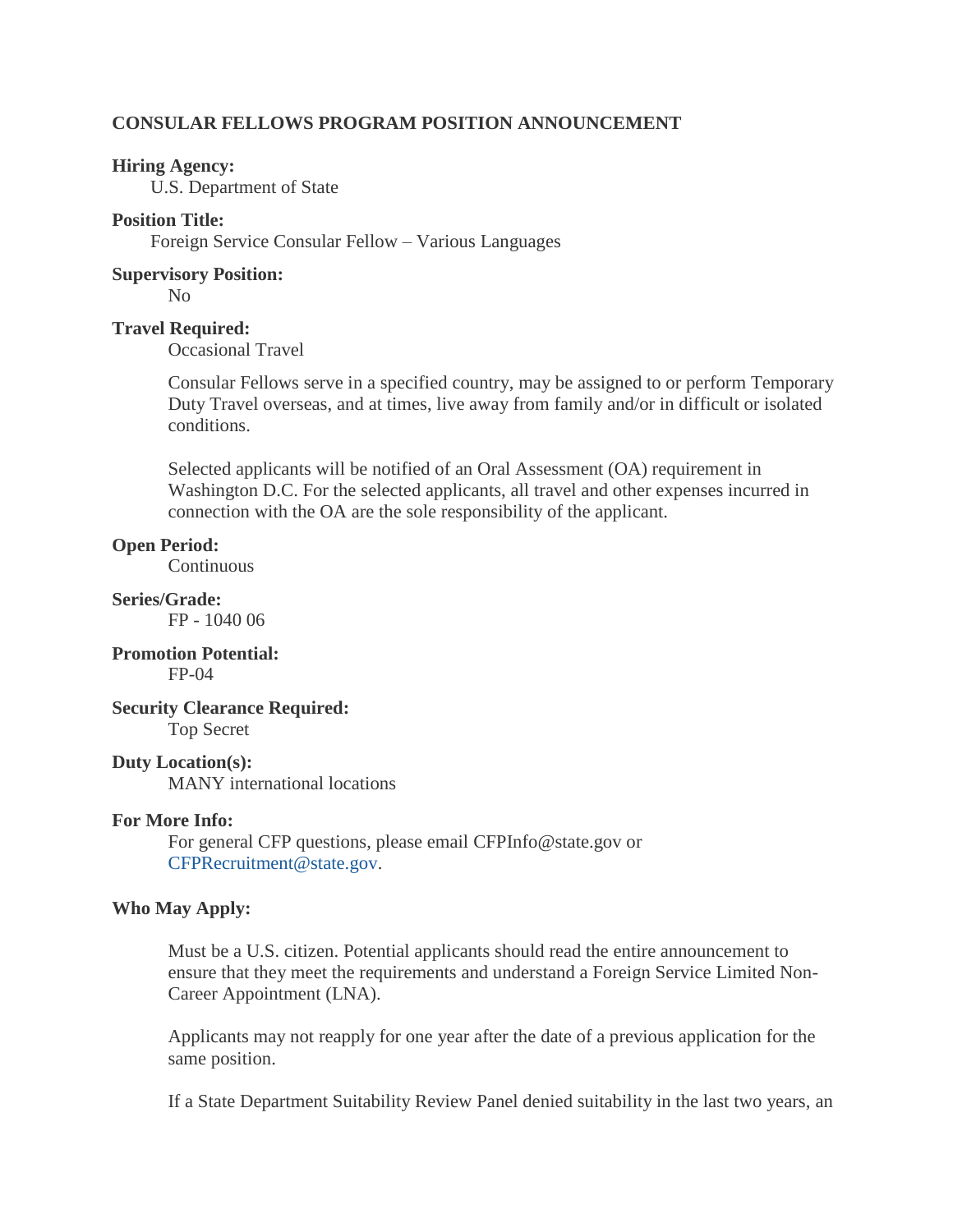applicant may not apply (except denials for Diplomatic Security Special Agent (SA) candidates based solely on the SA requirements.)

## **Duration Appointment:** The appointment is for 60 months.

## **Summary:**

The U.S. Department of State, our country's lead foreign policy agency, provides a rich international experience whether at home or abroad, and opportunities to become responsible leaders.

Each day, our employees make a difference as they contribute to our global society and defend and advance our country's interests and values. They work on the business of diplomacy and high priority issues that impact the safety, security, and prosperity of our world – human rights, environment, energy, food security, public health, and technology – all while experiencing a unique opportunity.

Our talented workforce reflects and champions all of our strengths and diversity – personal, professional, and educational. We offer a workplace that values and rewards leadership, collaboration and innovation, and personal and professional development.

A Limited Non-Career Appointment (LNA) does not lead to onward employment in the State Department or conversion to another form of employment. The Consular Fellows Program is not an alternate entry method to the Foreign Service. Joining the Foreign Service as a Consular Fellow (CF) is a distinctive opportunity to serve your country and can offer candidates who are considering a career in the Foreign Service first-hand insights and exploration of potential Foreign Service career paths.

This Consular Fellow LNA appointment is 60 months, but may be terminated at any time based on the needs of the Service. A Consular Fellow is assigned to a U.S. embassy or consulate with the expectation that the Consular Fellow completes a standard two-year tour of duty. Upon completion of the first tour of duty, the Consular Fellow should expect an assignment to a different post.

Applicants for Consular Fellow positions must speak/read one of the designated languages, i.e., Portuguese, Spanish, Chinese-Mandarin, or Arabic, at the Interagency Language Roundtable (ILR) levels listed below:

Portuguese – 3 Speaking/3 Reading

Spanish – 2 Speaking/2 Reading

Chinese-Mandarin – 2 Speaking/1 Reading (simplified characters)

Arabic – 2 Speaking/1 Reading

The rating scale for language testing can be found at [http://www.govtilr.org.](http://www.govtilr.org/)

## **Key Requirements:**

- 1. Be a U.S. citizen.
- 2. Be able to obtain a Top Secret Security Clearance.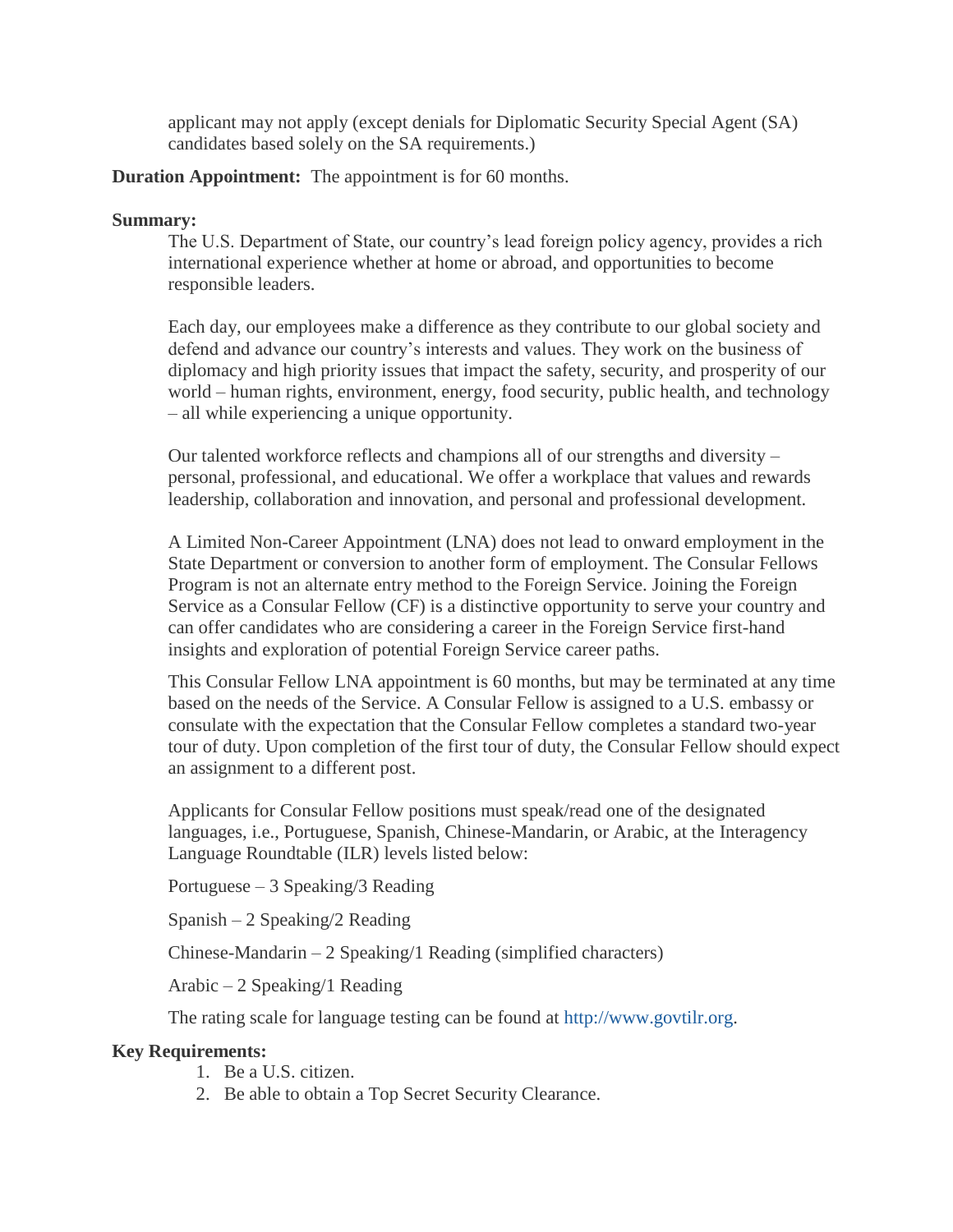- 3. Be able to obtain an appropriate Foreign Service Medical Clearance.
- 4. Be able to obtain a favorable Suitability Review Panel determination.\*
- 5. Be at least 20 years old at the time of application and at least 21 years old to be appointed.

# **Duties**

For more details on the duties and responsibilities of a Consular Fellow please [visit](https://careers.state.gov/foreign-service/consular-fellows/what-we-do)  [https://careers.state.gov/foreign-service/consular-fellows/what we do/](https://careers.state.gov/foreign-service/consular-fellows/what-we-do)

# **Special Circumstances**

The Department of State will place language-qualified U.S. citizen Consular Fellows serving in Limited Non-Career Appointments (LNA) in language-specific positions at overseas posts. These Fellows will be fully professional members of embassy and consulate teams. LNAs, however, do not provide expedited, alternate, preferential, or otherwise special access into either the Department of State Foreign Service. These appointments do not lead to onward employment with the Department of State or with the U.S. government. LNA Consular Fellows may apply to become Foreign Service Specialists or Officers, as well as Civil Service employees, but they must meet all applicable qualifications and complete the standard application and assessment processes.

Service time and benefits earned as a Consular Fellow can be counted as federal employment, and credited towards federal retirement eligibility.

Consular Fellows who may subsequently enter the Foreign Service as Entry Level Officers are still required to fulfill the consular service requirement.

Periodic service rotating as an embassy or consulate duty officer requires a 24/7 commitment, typically for a one-week period of time.

Successful candidates who earn a job offer must be able to pass the Basic Consular Training Course. Failure to successfully complete this training would constitute grounds for separation.

# **Essential Physical Requirements**

A Consular Fellow who issues a visa for admission to the United States is required by law to personally certify in writing that he or she has performed the necessary visa lookout check, a process that includes (but is not limited to) reviewing returns from Facial Recognition checks and from Automated Biometric Identification and Integrated Automated Fingerprint Identification System fingerprint clearances; checking the Consular Lookout and Support System and other appropriate post records; and reviewing nonimmigrant visa and immigrant visa case notes and any other post files for information that would render an applicant ineligible for a visa.

# **Qualifications and Evaluations**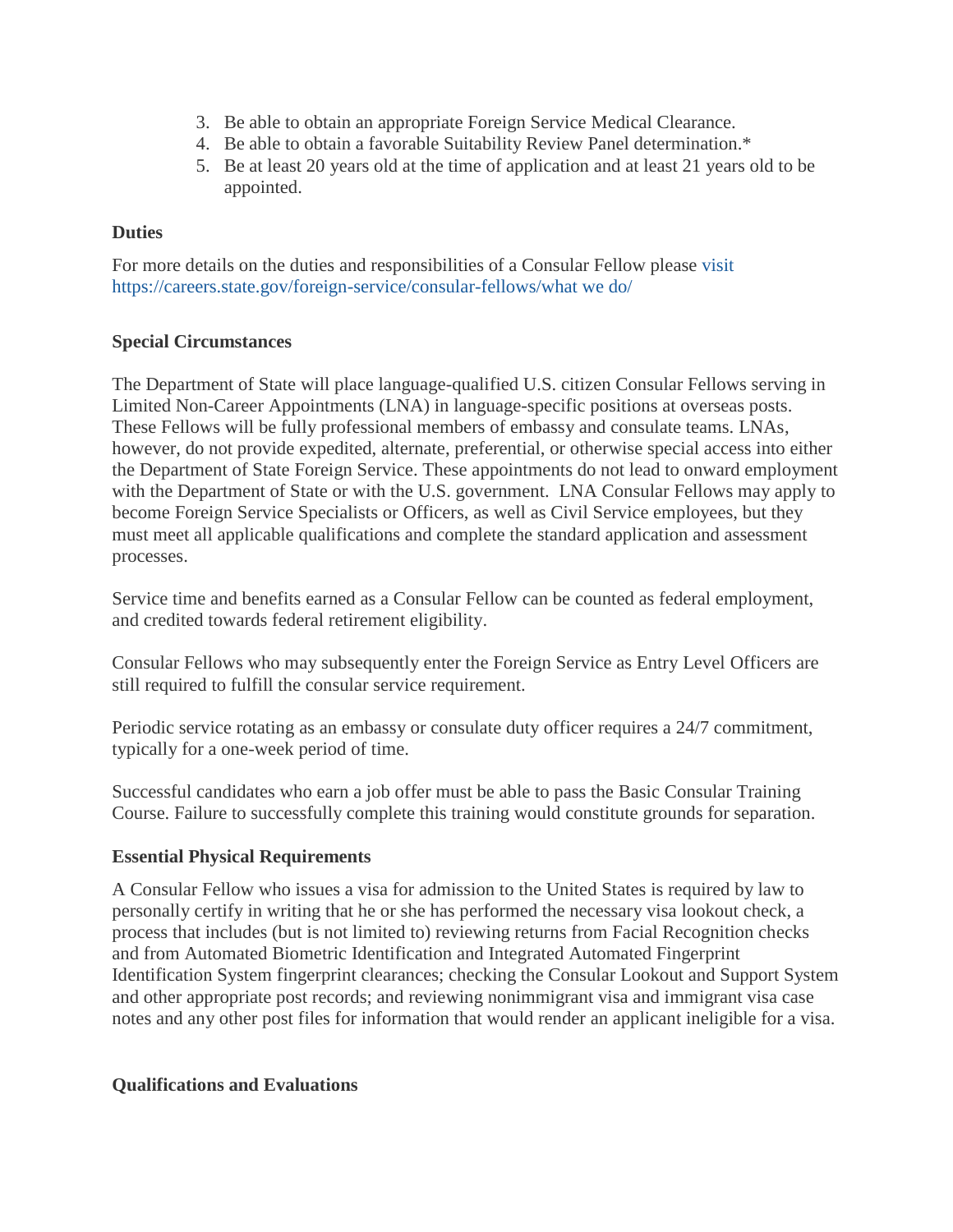### **Evaluations:**

Candidates will be evaluated on their total background including experience, education, awards, training, and self-development as it relates to the position. Selection for this position will be made only from among candidates possessing the best qualifications.

## **Qualifications:**

Knowledge, Skills, and Abilities

General knowledge of the United States, including customs and culture, society, trends, history, economy, government, political system, and constitution.

Skill in written and oral communication, including English grammar and usage, techniques for effective interpersonal communication, techniques for handling interviews, complaints, sources of information, and public speaking ability.

General skills in computers, including computer operations, common office software programs (e.g., Microsoft), e-mail systems, internet. Successful applicants will receive training in specialized Consular software applications.

General subject matter, including psychology and human behavior, interacting with individuals undergoing stress. Basic mathematics.

Required language fluency as outlined above.

### **Benefits:**

### [Review our Benefits](https://careers.state.gov/work/foreign-service/consular-fellows/)

#### **Additional Benefits:**

Health and medical coverage, federal retirement benefits, paid leave, and an unprecedented chance to see the world and experience different cultures. Overseas benefits include housing overseas, education allowance for eligible dependent children between K-12 overseas.

### **Other Information:**

\*The Department of State Suitability Review Panel and standards are defined in Chapter 3 of the Foreign Affairs Manual. For more information please visit: <http://www.state.gov/m/a/dir/regs/fam>

\*\*For more information about Veteran's Preference and how it is applied in the FS Selection Process, please visit: [http://careers.state.gov/faqs/faqs-wiki/are-veterans-given](http://careers.state.gov/faqs/faqs-wiki/are-veterans-given-hiring-preference-)[hiring-preference-](http://careers.state.gov/faqs/faqs-wiki/are-veterans-given-hiring-preference-)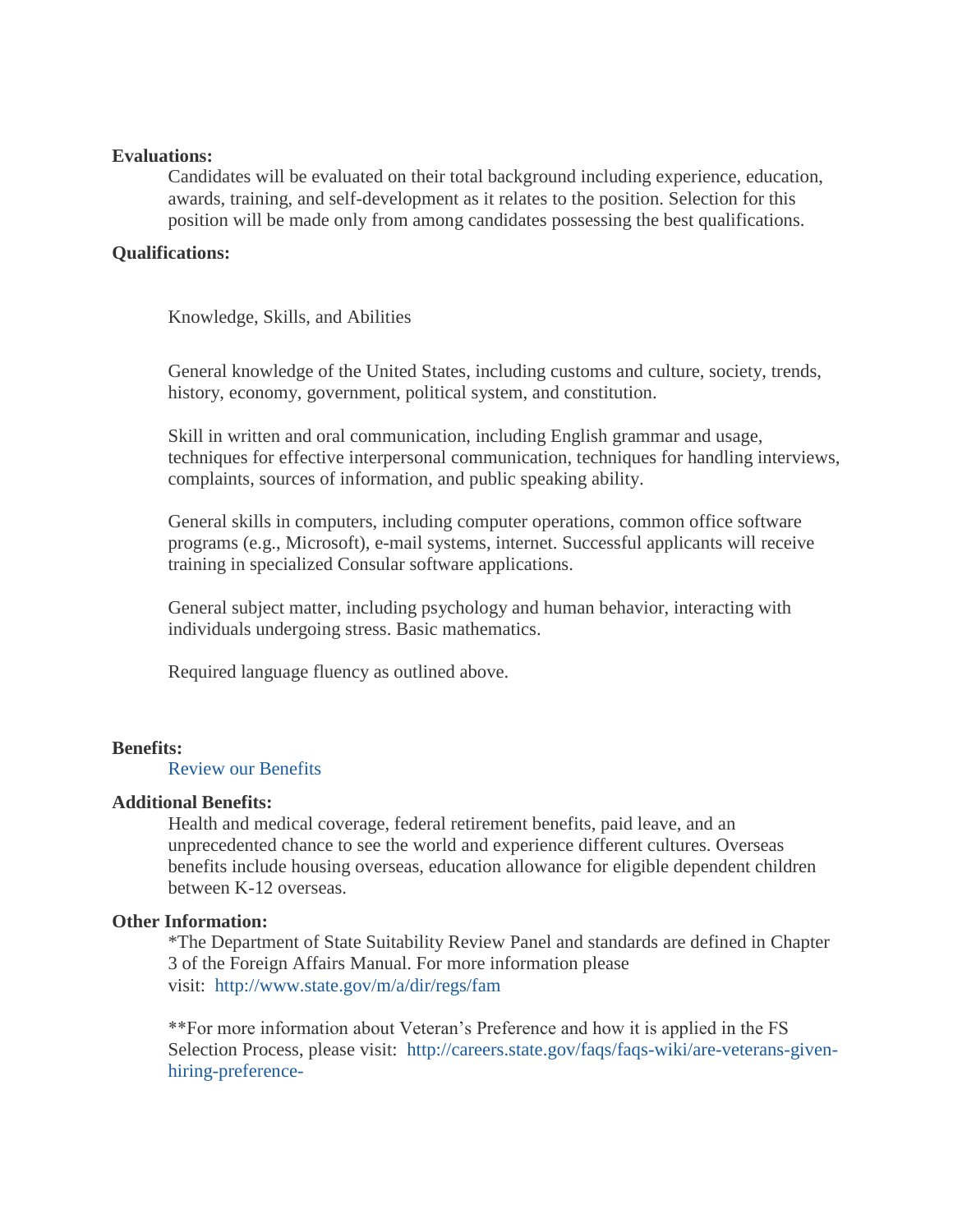No applicant will be considered who has previously been separated from the Foreign Service under sections §607, §608, §610 or §611 of the Foreign Service Act of 1980, as amended, or who resigned or retired in lieu of separation under these provisions. In addition, no applicant will be considered who has previously been separated for failure to receive a career appointment under section §306 of the Foreign Service Act of 1980, as amended, or who resigned or retired in lieu thereof.

Executive Branch agencies are barred by 5 US Code 3303 as amended from accepting or considering prohibited political recommendations and are required to return any prohibited political recommendations to sender. In addition, as mandated by 5 US Code 3110, relatives of federal employees cannot be granted preference in competing for these employment opportunities.

It is the policy of the Federal Government to treat all of its employees with dignity and respect and to provide a workplace that is free from discrimination whether discrimination is based on race, color, religion, sex (including gender identity or pregnancy), national origin, disability, political affiliation, marital status, membership in an employee organization, age, sexual orientation, or other non-merit factors.

The Department of State provides reasonable accommodation to applicants with disabilities. Applicants requiring reasonable accommodations for any part of the application or hiring process should so advise the Department at [ReasonableAccommodations@state.gov](mailto:ReasonableAccommodations@state.gov) within one week of receiving an invitation to a oral assessment. Decisions for granting reasonable accommodations are made on a caseby-case basis.

# **How to Apply:**

## Steps to Apply:

- 1. Visit [www.PearsonVUE.com](http://www.pearsonvue.com/) to complete the online application and register for the Consular Fellows Program Test (CFPT).
- 2. Create an online resume. Your online resume may be typed or you may cut and paste an existing resume into the space provided. Your resume must include your work history for the last 10 years or since completing formal education, whichever is the shorter period.
- 3. Follow the instructions to answer self-assessment questions for the specific job to which you are applying, complete the required Accomplishments Questionnaire (Personal Narratives) and Statement of Interest in the online application.
- 4. Your application is automatically saved as you proceed through it. You may interrupt your application process and return to it until you submit it.
- 5. Complete, review, and submit.
	- o After you complete and submit the above this becomes your online application and will be used to evaluate your qualifications for this position.
	- o You have six months to complete the application process outlined in this announcement and must take the CFPT. If you have not done so within six months, you must restart the application process.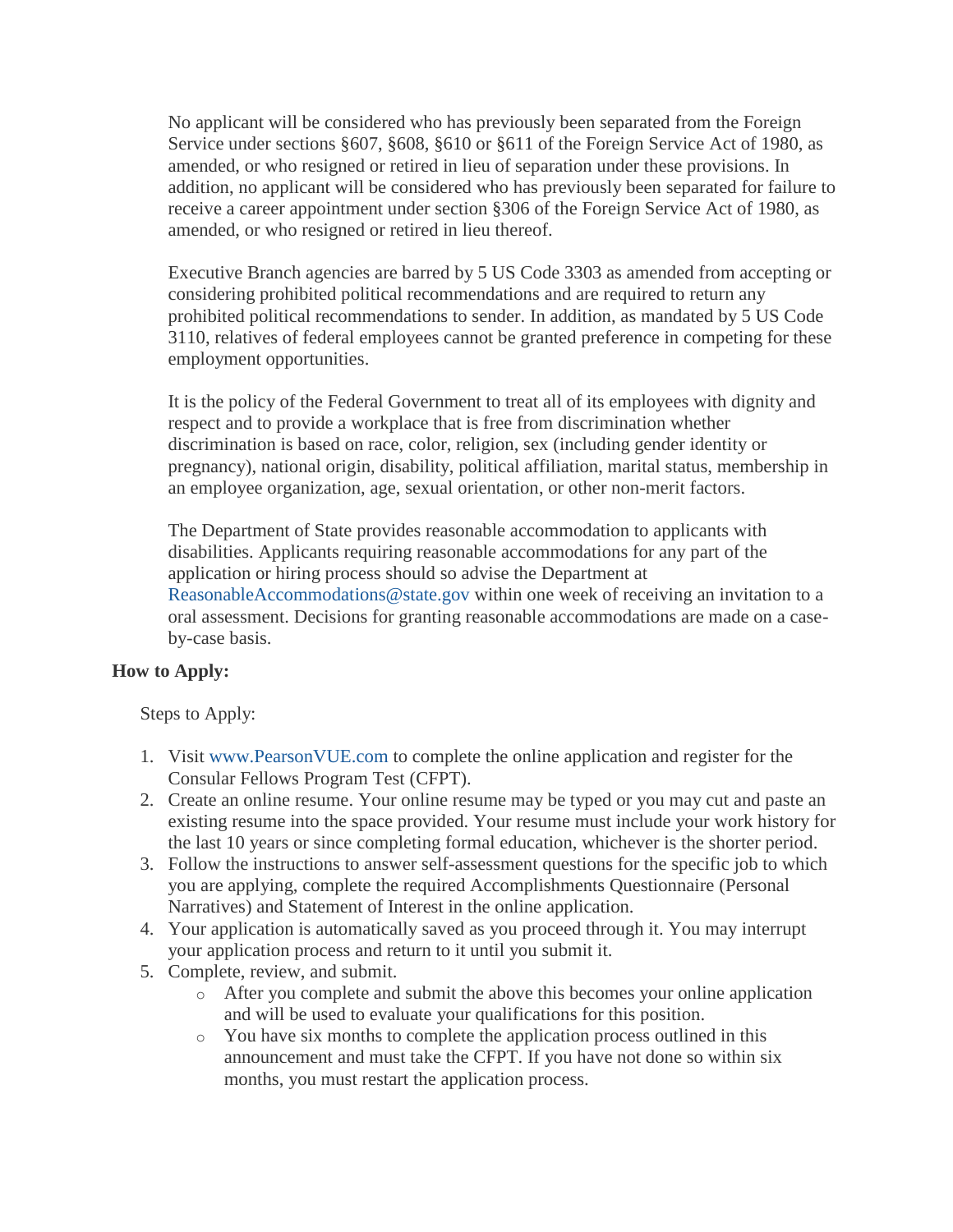- o Application packages must be complete before you can register for the Consular Fellows Program Test.
- o We strongly recommend that you go back into your application and verify that everything is completed properly.

If you are having technical difficulty with the application process, please contact the Customer Service Desk by calling 1-866-389-8339 (toll free), 1-952-905-7483 (toll) or by utilizing the Chat function on [www.pearsonvue.com.](http://www.pearsonvue.com/) The Help Desk is available Monday through Friday from 7 a.m. to 7 p.m. Central Time; closed on local holidays.

For more information on the Consular Fellows hiring process, please visit [www.pearsonvue.com/cfpt/](http://www.pearsonvue.com/cfpt/) or [http://careers.state.gov/work/foreign-service/consular](http://careers.state.gov/work/foreign-service/consular-fellows/selection-process)[fellows/selection-process.](http://careers.state.gov/work/foreign-service/consular-fellows/selection-process) If you have any questions regarding the program, please email [CFPInfo@state.gov](mailto:CFPInfo@state.gov)

# **Required Documents:**

Online application which contains the completed required Accomplishments Questionnaire and Statement of Interest.

# **Accomplishments Questionnaire**

This section is required and provides an opportunity to describe examples and accomplishments from your education, life, and/or work experience that demonstrate your qualifications for becoming an LNA Consular Fellow. Examples can be drawn from any part of your professional or personal experience. The information you give may be used in your oral assessment should you be invited and is an important factor in the competitive evaluation of applicants. Responses are limited to 300 words or fewer (maximum length 1,300 characters) for each item. You should compose your replies carefully, as one of the skills necessary to succeed as an LNA Consular Fellow is the ability to write clearly and concisely.

The following items must be completed as part of the online application.

Substantive Knowledge: What skills, knowledge and experience do you have that are applicable to performing the work of a Consular Fellow?

Intellectual Skills: In the Foreign Service you will confront challenging situations that require identifying the problem, collecting relevant information, and formulating or advancing innovative solutions to resolve the problem. Describe a time when you responded innovatively to unanticipated circumstances to solve a problem.

Interpersonal Skills: In the Foreign Service, you will be called upon to interact effectively and diplomatically with people in difficult situations. Describe how you have used your interpersonal skills in a specific situation to resolve a problem or achieve a goal.

Communication Skills: Communication skills are critical to successful diplomacy. Describe a